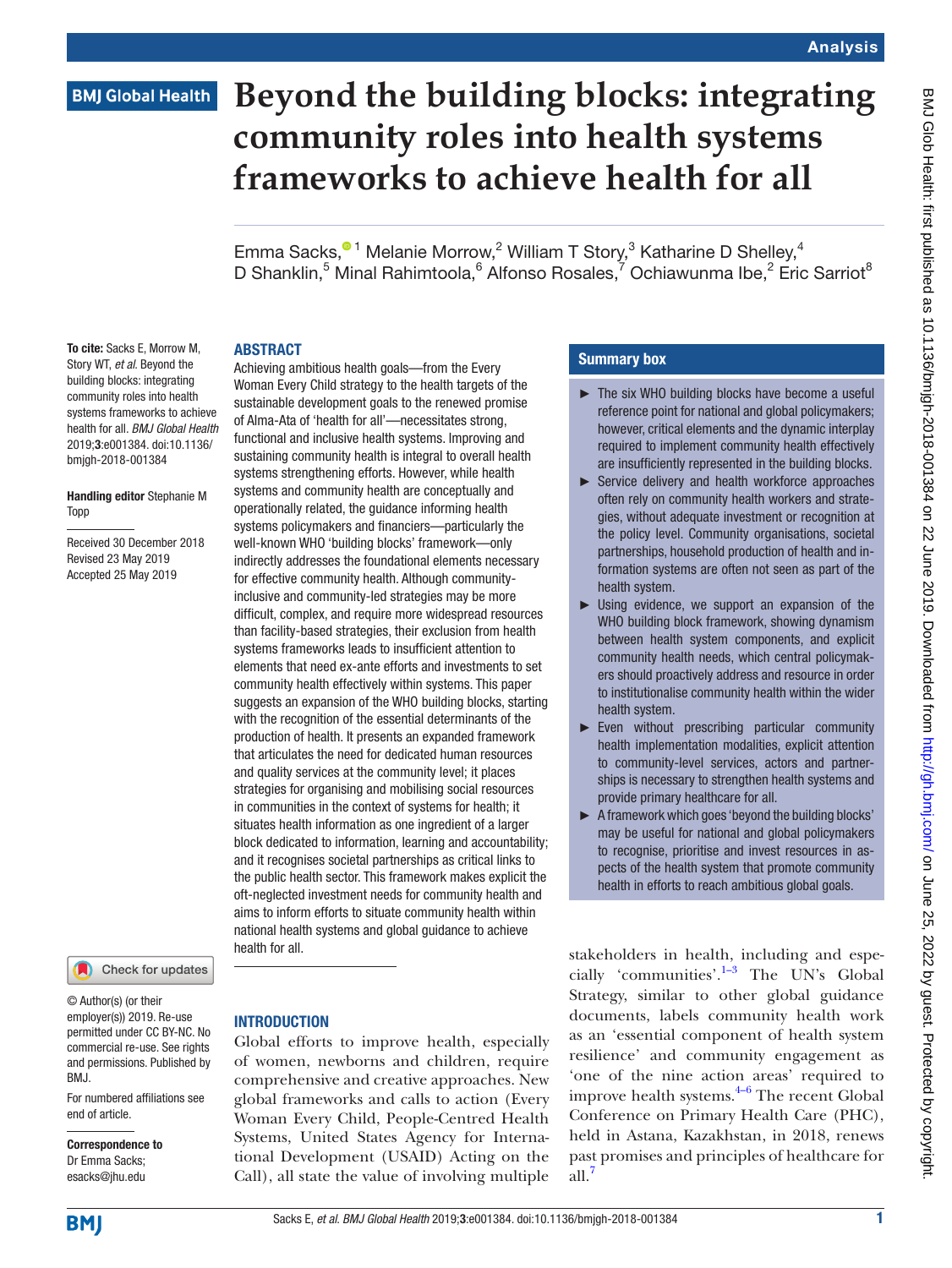Communities are groups of families, individuals and other types of networks and social circles that provide support and are often the unit on which health activities are organised and focused. Formal health services may be offered at health facilities, such as hospitals and health centres, but many services are provided at the community level, from familial provision of preventive or curative care in the household, to systematic clinical outreach from facilities. While most curative and specialised care should be provided in facility settings, many preventive, preliminary screening and basic treatments may be provided outside of formal facilities. Activities at the community level may also involve advocacy, education, governance, fundraising, inter-sectoral collaborations and other types of indirect support to the health system. Thus, community health has been recognised as foundational to global health, but is often treated in health systems frameworks as a forgotten and rediscovered issue or a secondary consideration.<sup>8–11</sup>

Health systems frameworks can serve many purposes, including: to describe the structure, organisation, functions and processes of a health system; to conceptualise actions to improve health system performance; or to coordinate and harmonise national and global health systems investment strategies, programme support and tools.<sup>12</sup> It is impossible for one framework to serve all needs, as evidenced by the 41 different health systems strengthening frameworks developed from 1972 to 2011 identified in a recent review<sup>13</sup> and the oft-quoted idea that 'all models are wrong, but some are useful'.<sup>14</sup> Health systems frameworks attempt to include the most salient aspects of a health system and the interlinked factors underpinning health system functionality and use. However, most of these frameworks exclude, or do not integrate 'community health' explicitly.[15](#page-9-7) Some frameworks include community elements under 'context' or 'population', but these are generally not operationally useful for planning and design purposes. Some recent recognition of the invisibility of community roles has occurred. For example, the Health Systems Global Research Symposium in 2018 listed a theme: "Community health systems where community needs are located, but often the invis-ible level of health systems".<sup>[16](#page-9-8)</sup> Global discourse around the Alma-Ata anniversary and 2018 meeting in Astana has brought yet again attention to the role of communities in providing PHC.<sup>7</sup> In this paper, we propose simple but significant changes to a well-known health system framework as a guide or thinking tool for programmers, policymakers and donors of health systems efforts to more consciously include community health.

The WHO's Health System Framework (also known as the 'WHO building blocks') has provided a common language and dominant structure of discourse on health systems issues in the last decade. Its utility, in spite of limitations, is commonly recognised by policymakers, programmers and scholars in global health.<sup>[8](#page-9-3)</sup> Although not the original intention of the framework, the WHO building blocks have become a tool for planning, funding

decisions and establishing priorities. Its traditional six operational building blocks—service delivery, health workforce, information, medical products and technologies, financing, and leadership and governance—have become shorthand for describing health systems and for guiding investments in health systems strengthening.<sup>8911</sup> While ubiquitous, the framework is not without controversy. [9](#page-9-9) WHO itself has clarified how the framework provides a mapping of six essential groups of inputs required to support or strengthen health systems, but that it is also too static to help navigate the complexity of health systems.[17](#page-9-10) We fully endorse the evolving and growing school of thought for applying 'systems thinking' to the complexity of changes in health systems, but we aim to focus on the building blocks, and how they contribute to a disconnect—and a bias against community health between health systems interventions and investments, at the policy level.<sup>[9](#page-9-9)</sup>

#### Expanded framework

In 2014, the CORE Group—a collaborative network of non-governmental organisations (NGOs)—organised a panel with representatives from Unicef, Pan American Health Organization and the United States Agency for International Development (USAID) on the representation of community in health systems frameworks, which concluded that community was everywhere tacitly and nowhere explicitly.<sup>[11](#page-9-11)</sup> This was the first in a series of discussions and workshops, through USAID's Maternal and Child Survival Program's Community Health Team and the CORE Group Systems for Health Working Group (formerly the Community-Centered Health Systems Strengthening Working Group) to better frame community health as part of health systems strengthening.

The choice to expand the WHO building blocks is intended to build on a well-known framework in wide use, and the concept of an expansion was inspired by a wave of converging efforts. In the 2000s, the CORE Group model for Community/Household Integrated Management of Childhood Illnesses (IMCI)—developed with USAID, United Nations agencies and academic partners—was used to complement the IMCI model.<sup>18</sup> The global fund developed the community systems framework, providing operational guidance to grantees on the integration of community participation into HIV, tuberculosis and malaria interventions.<sup>19</sup> Future health systems published a supplement on 'Unlocking Community Capabilities', which explored key community capability domains in health systems research.<sup>20</sup> The People-Centered Health model indicates a large role for communities in the co-production of health.<sup>2 21</sup> Some international development organisations have adapted the WHO building blocks by adding a 'seventh' building block for 'commu-nity',<sup>[22 23](#page-9-16)</sup> and USAID also developed a visual representation of two strands of resources (health-specific and health-enabling) required to create a 'community health ecosystem'.[24](#page-9-17)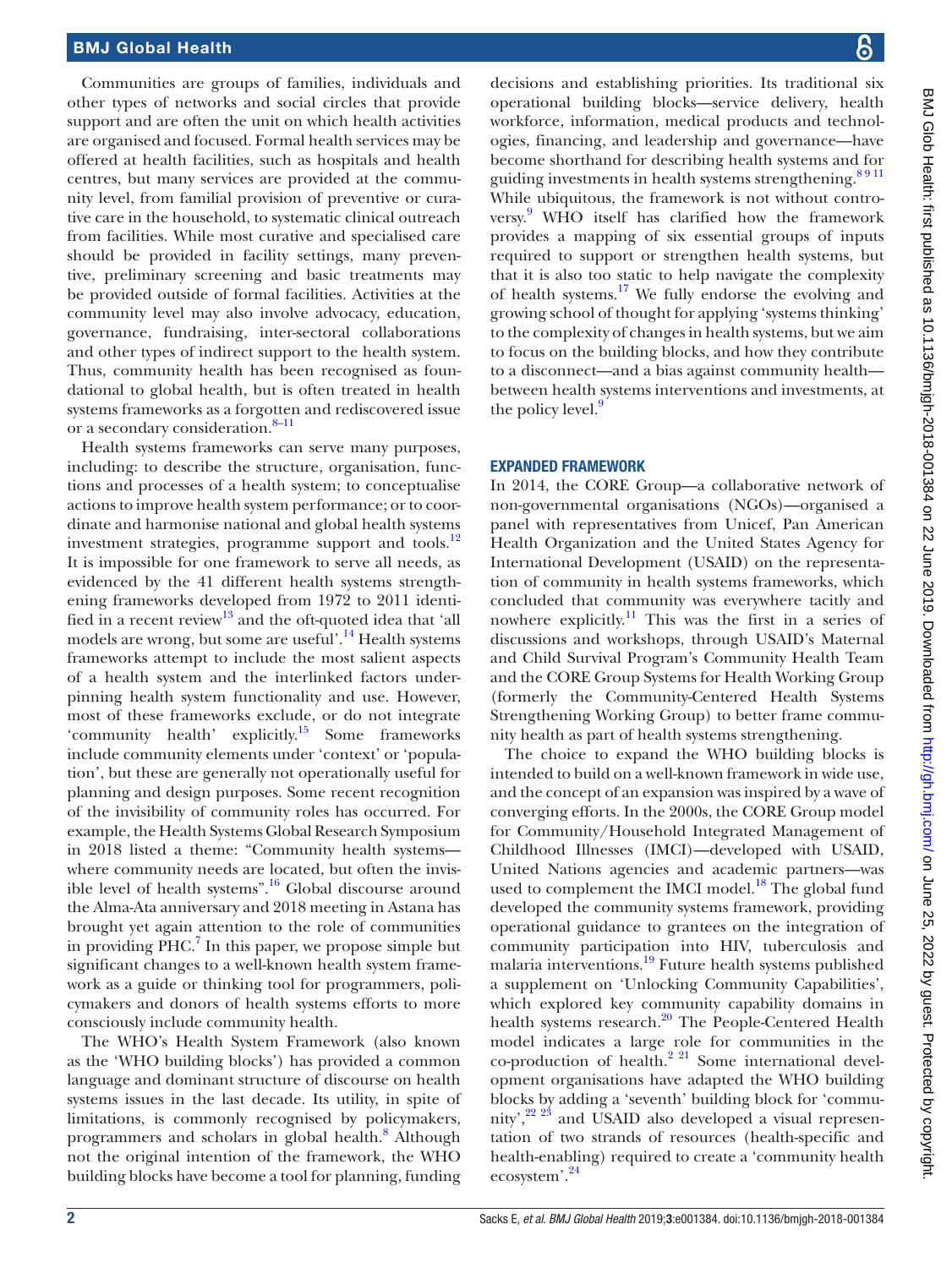All these efforts convey complementary messages on the challenge of making community health an integral part of health systems plans, while providing enough contextual flexibility for varying regions, settings and political realities. This paper builds on those efforts, and seeks to articulate how to create policy space for the diversity of community health energies and innovations through simple adjustments to the original WHO building blocks.

We developed our framework through a participatory process with multiple iterations. First, we conducted a rapid literature review of both published and unpublished papers, based on feedback from community health subject matter experts, which uncovered community aspects related to each of the traditional six building blocks. Following this review, formal discussions were held at three international meetings convened by the CORE Group in Washington, DC; Baltimore, MD; and Seattle, WA, between 2015 and 2017. At these meetings, small groups were organised, with each assigned to consider one component of health systems, which then became the basis for the expanded elements. Groups were provided with documents or references from the initial literature review, and asked to add additional documents that might be relevant. Groups provided detailed oral and written feedback, as well as illustrative case studies. The framework was also presented during the Institutionalizing Community Health Conference, convened by USAID and Unicef in South Africa in 2017, and feedback from participants was solicited.<sup>25</sup>  $^{26}$  (As participants were acting as representatives of organisations and not providing personal information or opinions, this was not human subjects research and did not qualify for ethical review.) The framework was revised and shared internally among the partners of the USAID Maternal and Child Survival Program and members of the CORE Group Systems for Health Working Group. Written feedback was sought and these two groups reviewed multiple iterations of the framework, resulting in the version included in this paper [\(figure](#page-2-0) 1).

#### 'Beyond the building blocks' framework

The objective of our framework is to expand on elements and relationships under-represented in the dominant building block framework. For this reason, systems domains, such as medical products or health financing, for example, which are unquestionably of fundamental importance, receive only rapid treatment in this paper. Additionally, the WHO framework includes responsiveness, financial risk protection and efficiency as outcomes that, in the pursuit of sustainable universal health coverage, are essential. For concision, our framework focuses on health outcomes directly related to healthy communities. We believe that our framework can help policymakers improve responsiveness and efficiency, as well as increase focus on social determinants of health and institutions only indirectly linked to health.

<span id="page-2-0"></span>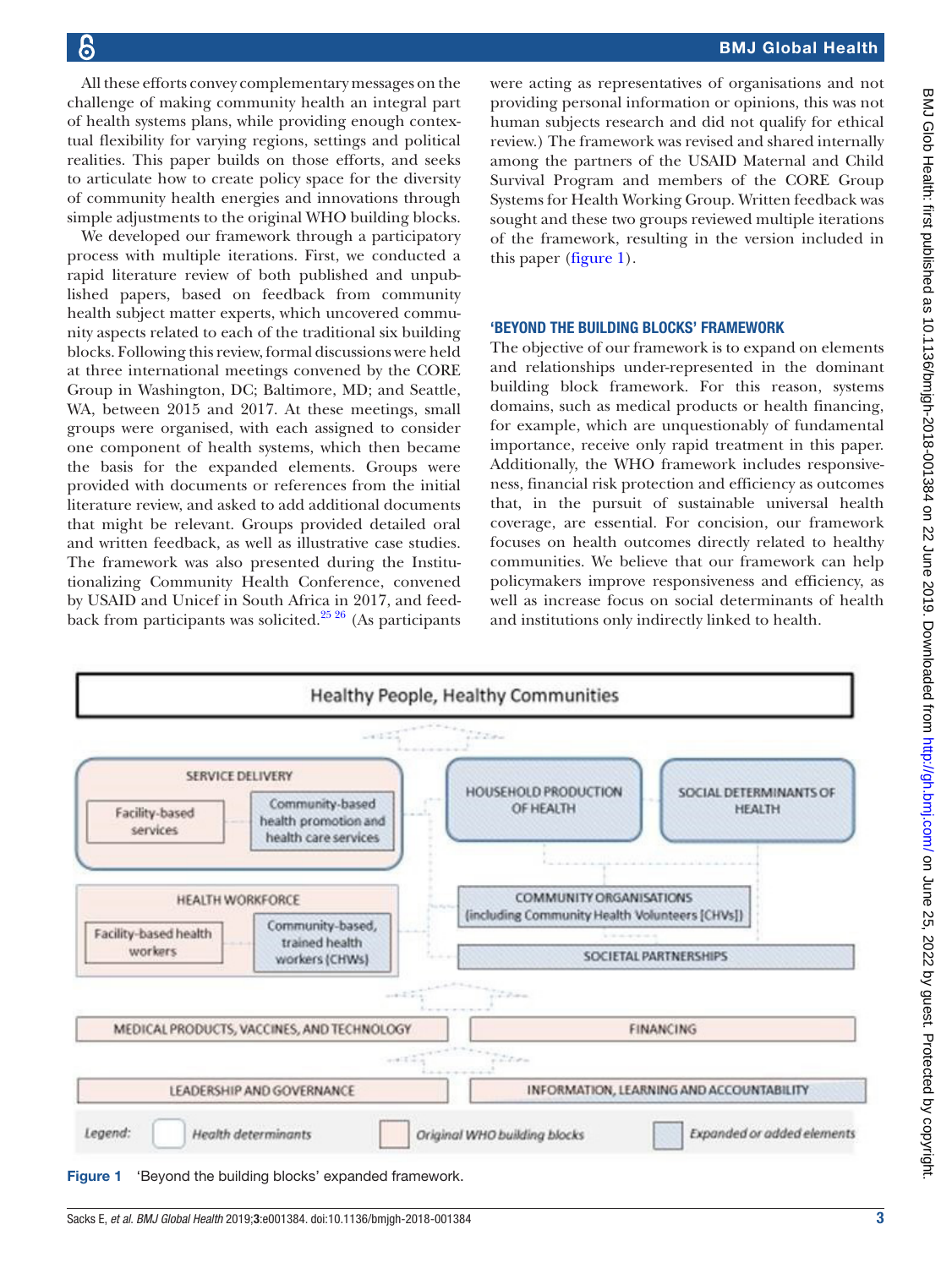#### Determinants of health

The top of the framework starts with the determinants of health in communities. What produces healthy communities? Broadly, community health depends on (1) delivery of high quality, evidence-based services (*service delivery*), (2) *household production of health* and (3) *social determinants of health*. All three determinants influence each other.

The evidence for the essential value of community-based services has expanded considerably in the last decades, including for nutrition, immunisation, child health, newborn health and maternal health.<sup>[3](#page-9-19)</sup> Community services can be defined differently depending on the operational framework; they can involve health promotion activities, notably through social and behaviour change interventions, or direct community healthcare service delivery. Both *Facility-Based and Community-Based Services* must be appropriately planned for, with assurances for quality at both levels; however, budgets are frequently skewed toward facilities, with insufficient attention and support for frontline health workers—often, community health workers (CHWs)—and facility outreach activities. Studies have found that funds are often 'disproportionally spent' on more specialised care, despite the potential exacerbation of inefficiency and inequity. $27-29$  Country and regional context, national and local epidemiology, health infrastructure, and policy constraints and opportunities should guide each country and each administrative region to optimally balance the types of services and referrals offered between the community and facility, but all should appropriately resource health promotion, preventive and curative services, and referrals between them. Community initiatives may be very cost-effective, but the absolute cost may be quite high, given the desired scale. Our framework expands the service delivery building block to ensure that both points of service receive attention and resources. As in the WHO building blocks, services can be delivered by public and regulated private sectors, including non-profit private providers.

The second group of determinants includes the household production of health, defined as 'a dynamic behavioural process through which households combine their (internal) knowledge, resources and behavioural norms and patterns with available (external) technologies, services, information and skills to promote, maintain and restore the health of their members'.<sup>[30](#page-10-0)</sup> Household health behaviours are influenced by both proximate and distal factors, including socioeconomic and ecological determinants operating through intermediate variables, such as personal disease control factors, to influence household health behaviours related to disease prevention and treatment.<sup>31</sup> <sup>32</sup>

Formally trained health providers are not always the most important factor for the adoption and maintenance of healthy lifestyles. The WHO estimates that 70%–90% of all healthcare takes place in the home.<sup>33</sup> Especially for children, mothers and female relatives are often the primary caregivers, encouraging health-promoting behaviours and identifying illnesses.<sup>31</sup> Household prevention and

treatment of proximal causes of illness and death start before pregnancy and continue through early childhood. These include maternal nutrition, immediate and exclusive breastfeeding, prevention and management of hypothermia, prevention and knowledge of care seeking for neonatal infections, nutrition and water and sanitation behaviours, such as hand-washing.<sup>21</sup> <sup>34-39</sup> Households are also on the frontline for the prevention of domestic accidents, promotion of child protection, enabling early childhood development and ensuring gender equity.<sup>[34](#page-10-3)</sup>

Social determinants of health and environmental conditions predispose people to certain conditions, influence the effects of services and household efforts toward health, affect overall well-being and nutrition and directly determine ability to reach and optimally utilise health facilities. Such social determinants include livelihood and availability of resources for daily needs (housing and food), access to education and economic opportunities, living conditions and the status of women in society.<sup>40</sup> Environmental determinants include housing and community design, the built environment, the natural environment (green space and climate) and access to clean water. $40$  Individuals can be at higher risk for poor health outcomes due to 'compounded disadvantage' across multiple social determinants of health.<sup>41</sup> This further limits access to health prevention, promotion and curative services.

Achieving ambitious global goals, such as the sustainable development goals, requires attention to social determinants of health. $\frac{6}{6}$  Health systems need to appropriately gauge these determinants' effects on community health at the local level, and to tailor health interventions to correct for social exclusion and prevalent negative social determinants. Beyond health interventions, multisectoral approaches (eg, food security, access to clean water, improved sanitation) will be required to extend services to the hardest-to-reach, addressing the underlying causes of poor health, and implementing effective and sustain-able health interventions.<sup>[41 42](#page-10-5)</sup>

These three types of determinants are critical, although not comprehensive, pathways for achieving health in communities. While not under the exclusive mandate of healthcare services delivery systems, they are under the purview of public health systems programmers, and policymakers need to intentionally develop the elements to address services, household production and social determinants as part of the community health equation.

#### Health workforce

At the next level, our framework follows the logic of the WHO building blocks with identification of specific human resources necessary, including those at the community level, for the operations of a health system. Health workforce includes both facility-based and community-based health workers, the latter of which may be CHWs or community health volunteers (CHVs), facility staff conducting outreach, or other actors (eg,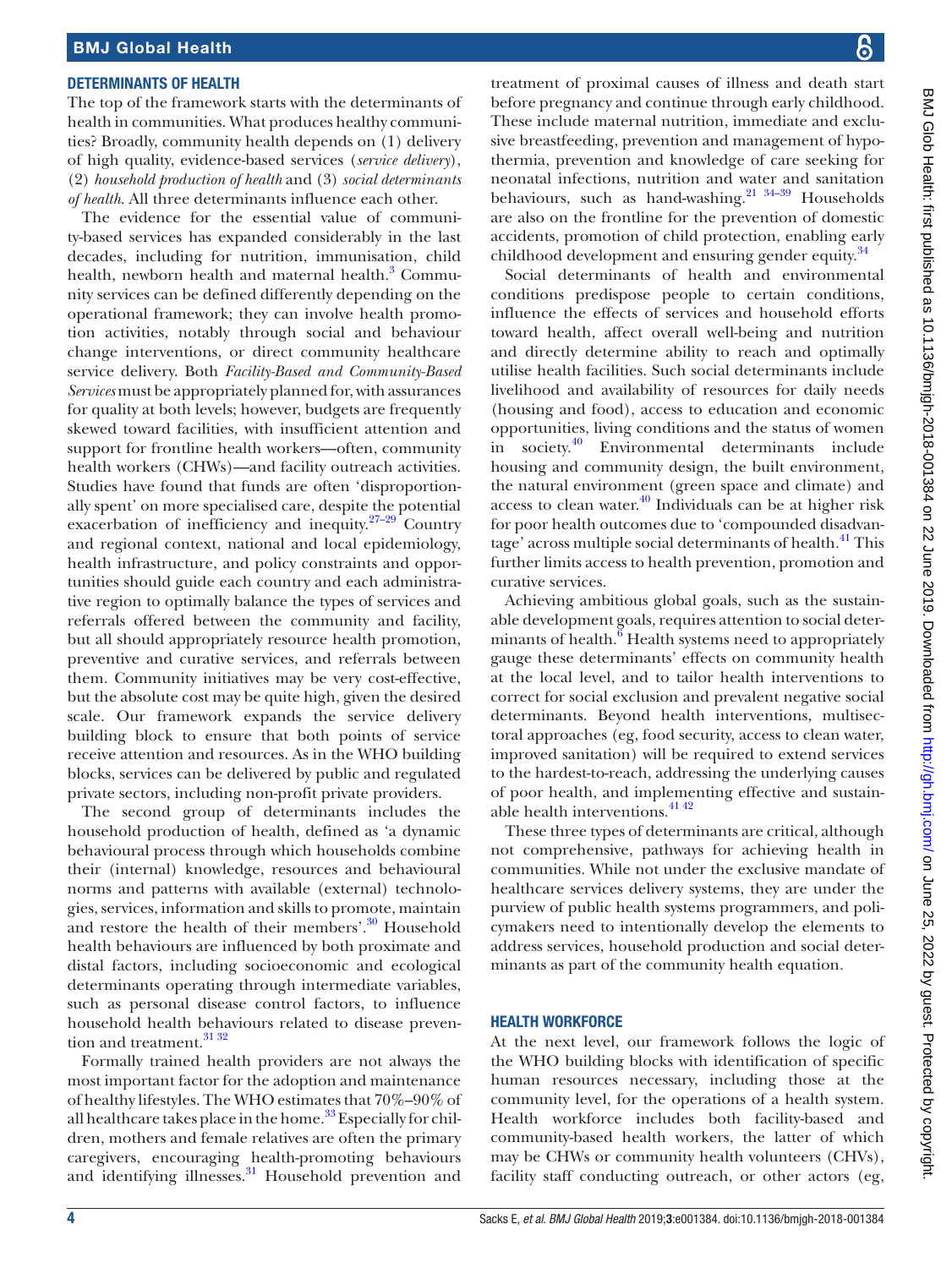social workers) providing education, communication, referral, or transport.[27 43](#page-9-20)

Two types of community workers are distinguished in our framework. This 'dual model' represents an effort to appreciate management and resourcing differences:

- 1. CHWs are community-based health workers with limited training, who are part of the health workforce, and should receive skilled supervision and compensation through an institutionalised mechanism. CHWs offer a variety of services, and may be full-time or part-time, but overall represent a manageable health workforce by public health managers, and are employed by the government, or are regulated by the government and employed by NGOs, or the private sector.
- 2. CHVs represent non-professional actors, with more limited training, who are not compensated systematically beyond ad hoc incentives. CHVs may be working across sectors like agriculture and micro-economic development, often on a part-time basis, and may have organised organically into action groups. Although CHVs are often grouped together with paid CHWs, their support needs and interactions with the formal health system may be different, and there may be less governmental oversight. CHVs represent a form of human and social capital, with which public health systems can collaborate.<sup>15</sup> Thus, in our framework, the CHVs are included in community organisations.

Our framework also distinguishes facility and community-based workers, since the resources and structures to support CHWs (supplies, equipment, training, infrastructure, supervision and fair pay) are different—yet often less well developed and standardised than those for facility health workers—and require specific management.

The most common maternal, newborn and child health preventive intervention strategies implemented by CHWs are malaria prevention and behaviour change communication often related to promotion of healthy behaviours[.44](#page-10-6) CHWs have proved effective at promoting newborn care practices (eg, skin-to-skin contact, exclusive breastfeeding, care seeking) and contributing to maternal and neonatal mortality reduction through health communication on family planning, treatment for common illnesses and referrals for complex cases in both urban and rural environments. $^{21}$ <sup>44 45</sup> Well-trained and supervised CHWs can effectively manage and treat common childhood illnesses such as malaria, pneumonia and diarrhoeal disease. $46-48$  Even for prevention of maternal deaths—where healthcare infrastructure and skilled birth attendance are essential—the community-based distribution of misoprostol, along with education efforts, has helped reduce maternal mortality from postpartum haemorrhage[.49 50](#page-10-8)

CHW programme are not a replacement for health facilities. A Cochrane review found that community members often find CHW promotion activities insuf-ficient for their health needs.<sup>[51](#page-10-9)</sup> However, CHWs can complement facility-based systems, especially where health systems and linkages are weak or inaccessible.

Community-based service delivery requires a community-based health workforce, managed in close coordination with the facility workforce and other elements. In order to build a useful and respected CHW programme, health systems managers need to dedicate specific attention and resources to recruiting, training, leading toward effectiveness and efficiency, supporting, and compen-sating this cadre of workers.<sup>[51](#page-10-9)</sup> The role of CHWs will vary with context and time, but needs to be considered strategically and be regulated based on country needs and resources. [43](#page-10-10)

# Community organisations

Next, we propose community organisations as an essential element for building effective community health systems, based on two essential considerations: (1) communities play a critical role in advancing the determinants of health contributing to service delivery and the health workforce and (2) community organisations are the practical construct through which health systems can engage with communities at scale.

Communities consist of individuals, families, households, kin and non-kin social networks, and various social and community-wide groupings that provide social support, advice, knowledge, behavioural reinforcements, social norms and the social fabric on which many individual behaviours evolve. Evidence is substantial that communities in various forms are key contributors to maternal, newborn and child health, and a recent systematic review suggests an important role for community engagement to directly improve child health outcomes.<sup>52–56</sup>

Health workers providing regular services and outreach in communities also rely on communities themselves. Communities are where policies and programme for gender equity, economic development, literacy, schooling and other social determinants of health are expressed (either progressive or regressively). For health systems, the question is consequently not whether communities play a role, but how communities can be recognised and elevated within the system. Community members are already active in improving their own lives, survival and health, and the health of the community overall. The more important question is how can health systems practically work with communities to ensure progressive development toward improved health.<sup>[57](#page-10-12)</sup> Health sector engagement with communities may take many forms, but working with community organisations—formal or informal, dedicated to health, neighbourhood concerns, or other development purposes—is unavoidable to reach scale. Individual CHWs or district health officers may hold ad hoc meetings with individual community members, but as soon as plans for project replicability or scale-up are established, some form of organising, including potential standardisation, and consultations with larger numbers and more diverse groups of people, will be required. Community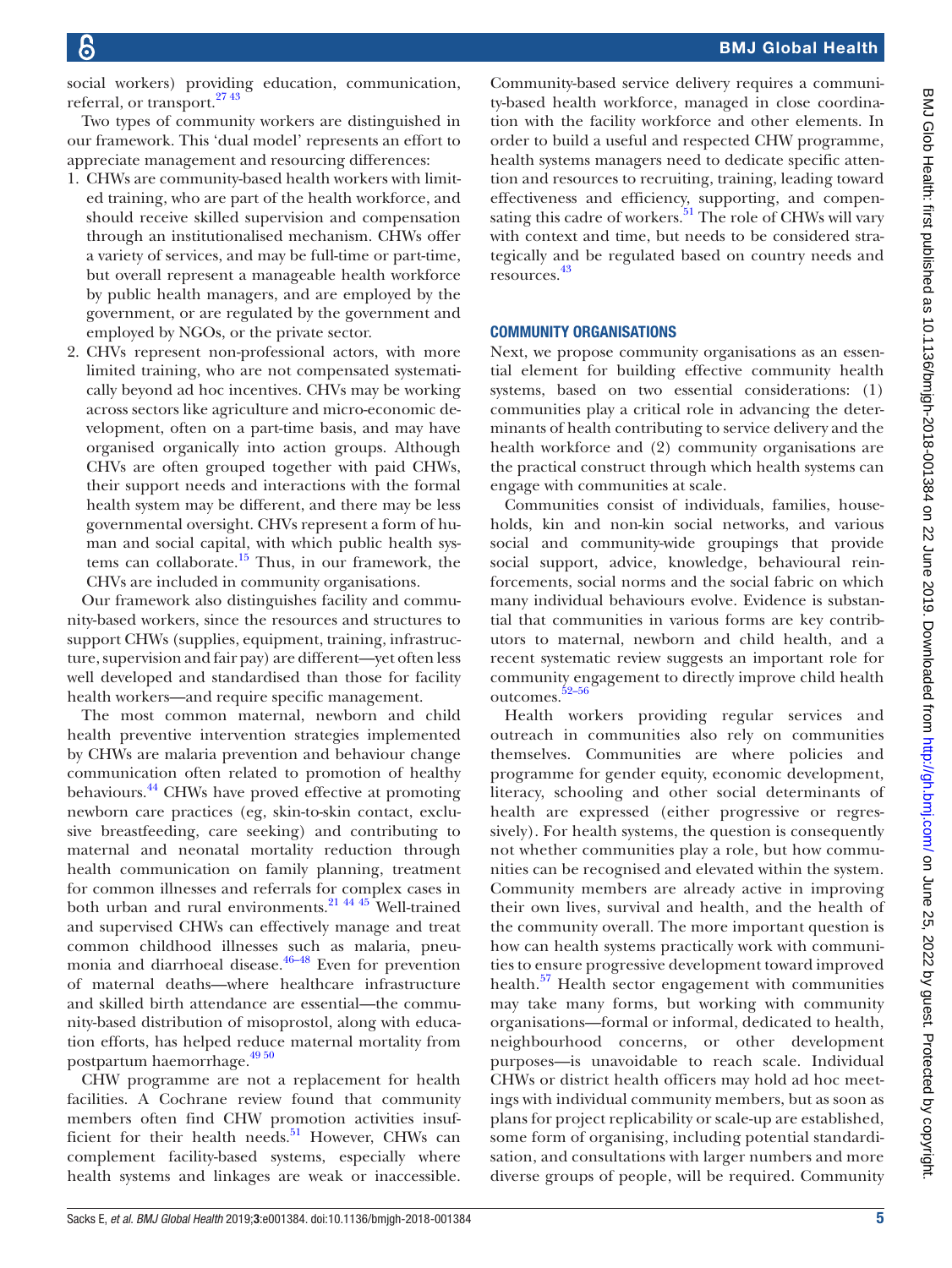organisations can act as a convener of different stakeholders or subgroups and give structure to collaborative processes. Community structures, when valued and effectively used, can amplify the work of CHWs, support the development of practices to help identify, refer and care for sick individuals, compile essential data, and encourage inclusive participation, including in social accountability efforts.<sup>5</sup>

Various approaches to community engagement, strengthening of community organisations, and support structures have been described and each will follow different modalities. $41$  Describing the many modalities of community organisation and mobilisation is beyond the scope of this paper, which focuses on the policy and planning requirements to allow for this organisation and mobilisation. However, some examples include care groups,<sup>59 60</sup> participatory women's groups, peer support groups, breastfeeding groups and village committees, which have all shown effectiveness in improving health at the community level. $60-64$ This area is under-researched, especially at scale, but the number of studies able to demonstrate impact, including on mortality, is increasing. $65$  Community participation more broadly, through various types of committees and other local community-based organisations, but without direct healthcare visits to home, has also been shown to have an impact on maternal, newborn and child health by building local leadership and mobilising resources.<sup>[55 66 67](#page-10-17)</sup>

Community organisations are also the required structures to leverage the value of volunteerism. Global health programmes are converging on the idea that volunteers should not and cannot be asked to carry out the full work of professionals, and that community health work requires skills, time and compensation.[27 43](#page-9-20) This does not indicate; however, that volunteers and CHVs need not be involved; volunteers still have an important role to maximise benefits to communities.<sup>68</sup> Community organisations are essential levers to mobilise human capital, and advocate for and ensure fair treatment and roles for members.

Formal health system collaborations with community organisations can be challenging but also have spill-over benefits in terms of increased trust, accountability and social capital, which is associated with improved maternal and child health outcomes. $69-71$  Government, institution and donor engagement with community organisations should be part of a long-term strategy for performance, sustainability, resilience and responsiveness. As epidemiological conditions change and new challenges arise, these organisations provide a platform for effective country response. The focus needs to shift from building evidence for community engagement—a case already well made—to policymakers creating the space for local evidence and learning for how to maximise the benefits of engaging and working with community organisations over time.<sup>7</sup>

## Societal partnerships

Our framework makes the case for an intentional government consideration of societal partnerships, both in and outside of the health sector. Policy negotiations and mechanisms engaging diverse partners are required to scale-up effective health programmes to achieve national and global health goals. Societal partnerships imply the existence of established policy to encourage official agreements or standardised working arrangements with civil society groups, researchers and service providers (public or private). Innovative financing mechanisms are creating more opportunities for public–private partnerships, but government–non-profit partnerships should move from ad hoc and occasional, to strategic and ambitious.[73](#page-11-0) This may entail more careful negotiations, as well as long-term commitment to services, results, shared accountability and resources.

Actions designed to improve specific geographic communities are, by definition, local. Centralised and decentralised health systems leaders may both be constrained in reaching and managing small and dynamic organisations effectively and at scale. Despite flaws, civil society and NGOs often serve fundamental functions in community health service delivery, community engagement and social accountability,  $74-76$  and often are not confined only to the scope of health activities. These organisations and agencies vary in size, scope, reach and mission, but acknowledgement by policymakers of the important functions served by these groups could help better define their roles in supporting regional and national systems.

Given the importance of social determinants and household production of health, actors outside of the health sector need to be engaged strategically. In 2011, WHO called for inter-sectoral action on health with the 'aim to integrate a systematic consideration of health concerns into all other sectors' routine policy processes, and identify approaches and opportunities to promote better quality of life'. $\frac{77}{10}$  An array of global health challenges are inter-sectoral in nature (eg, pollution, deforestation, non-communicable diseases, transportation, zoonoses and emerging infectious disease threats) and will therefore best be addressed through multisectoral partnership approaches. $41$  While health systems have specific jurisdictions, there needs to be strategic consideration of the long-term partnerships required across sectors to achieve community health. This collaboration across education, economic development, livelihood, social protection, nutrition, agriculture, employment and water and sanitation is a requirement for strengthening systems for health and may be easier to facilitate at local levels.<sup>76</sup><sup>78</sup>

Societal partnerships will be contextually defined based on geography, demography, politics and ethnic and religious diversity. However, health ministries, as dutybearers in promoting community health, should explore contextual-specific partnerships to achieve responsiveness, promote inclusion and strive for adaptive capacity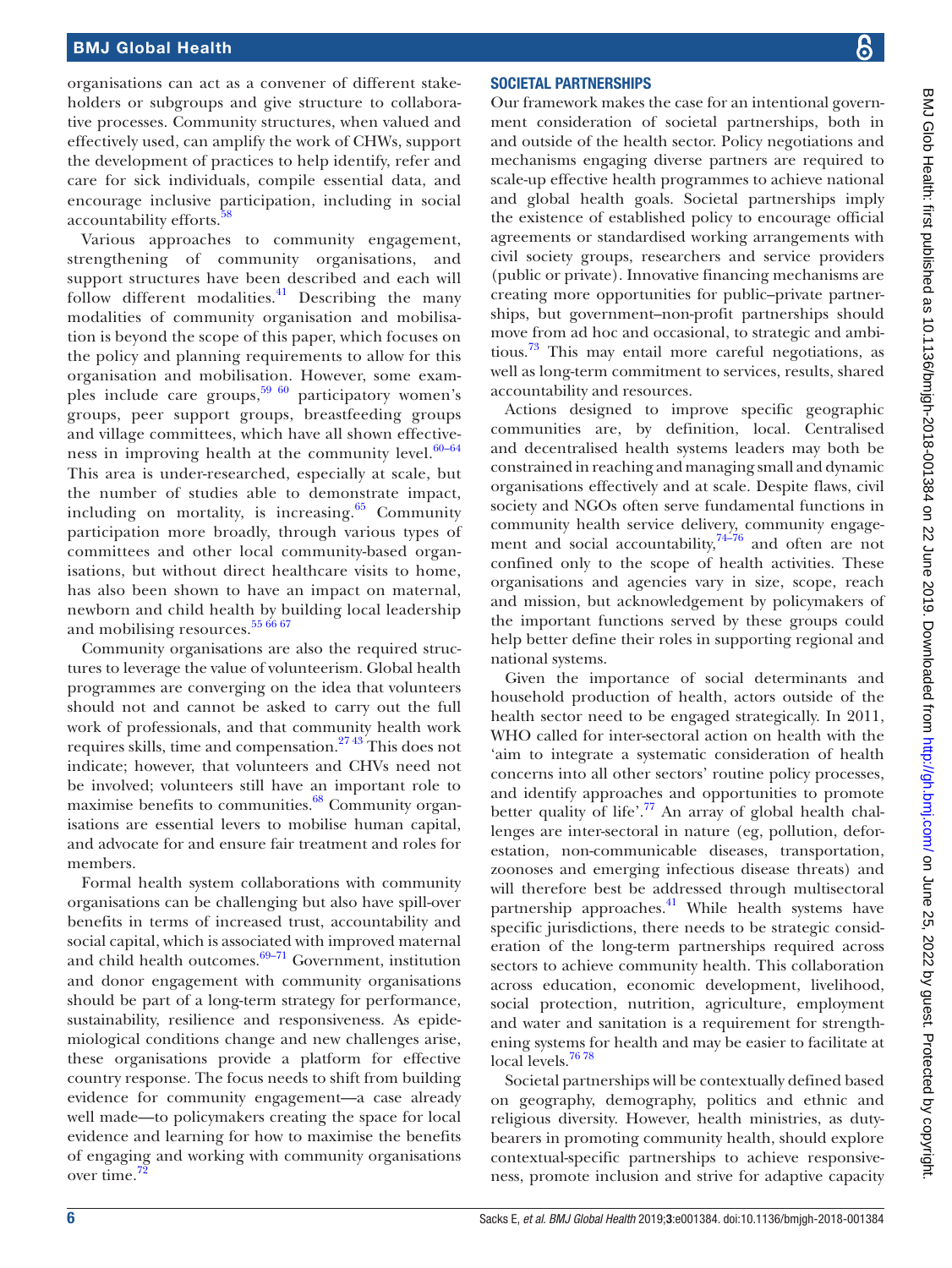at scale beyond just the latest innovative interventions. Partnership with civil society should not be a side effect of project investments. The specific required partnerships to achieve specific public health goals will vary by region and epidemiological need, but our framework suggests that partnership in and out of the health sector should be considered systematically with dedicated intellectual, human and financial resources.

To illustrate the importance of these two new building blocks—community organisations and societal partnerships—three case studies were developed in consultation with local community health practitioners from Ethiopia, Nepal and Liberia ([Box](#page-6-0) 1).

# Medical products, vaccines and technology

Medical products, including vaccines and innovative technologies endure as an essential element of the original WHO building blocks. Effective procurement, supply management and quality assurance are essential requirements at the community level. They carry both similar and distinctive challenges to facility-based supply, such as fewer products and a more distributed geographic scale. However, when community health is treated as an afterthought of formal conceptualisations of health systems, procurement and supply management of drugs and commodities for community health services can emerge as a parallel system, and technologies only available at tertiary level facilities may not be available to more isolated or rural communities.<sup>[79](#page-11-4)</sup> However, reliance on development partners should progressively be replaced, where possible, by full institutionalisation of community health resourcing in national maternal, newborn and child health strategies. Policies, including international trade agreements, which support the local development, production and distribution of technologies, should be promoted. New products and technologies should be placed to benefit individuals and communities in the most equitable and egalitarian ways possible, even when the most isolated communities are the most expensive to reach.

#### **FINANCING**

Appropriate financing levels and arrangements for community health in all essential WHO building blocks is a requirement for success. Community health investments are cost-effective, but this is too often mistakenly considered as equivalent to low-cost. Financing community health covers many items which, aggregated over technical interventions and geographic scale, add to substantial investments.<sup>27 28 43</sup> Value for money cannot be achieved if the full cost of providing community interventions is insufficiently accounted for or not prioritised. Further, financing must go beyond the resources needed for direct health services to include a broader range of functions that support health services, institutions, partnerships and community well-being.

Box 1 Examples of societal partnerships and engagement of community organisations to integrate community health in health systems strategies

## <span id="page-6-0"></span>Ethiopia

In Ethiopia, the Federal Ministry of Health partnered with Save the Children and other stakeholders to strengthen Kebele Command Posts (KCPs) in support of community health. The programme was a demand creation strategy for maternal, newborn and child health (MNCH) that was integrated into the national Community-Based Newborn Care (CBNC) programme. KCPs are an existing community platform working on local development issues. Membership includes a Kebele Manager (a Kebele is the lowest administrative unit), a political appointee, a school director, a health extension worker, an agriculture development agent and a representative from the women and youth associations. As part of the demand creation strategy, KCPs were strengthened in 245 districts (20 KCPs per district) by expanding membership to include a broader group of stakeholders, and maintaining a gender balance. This included the addition of respected elders, women in leadership (through the Health Development Army), faith-based leaders, traditional birth attendants (in a non-clinical role) and families affected by a maternal or newborn death. The strengthened KCP worked together to identify problems affecting mothers and newborns, develop a community action plan and implement actions, such as support to emergency transport systems, early pregnancy reporting and creating family friendly maternal health services. The strengthened KCP was able to explore the underlying issues affecting MNCH-CBNC in their community, expand the available work force to implement health activities, and integrate changes into the health centre (eg, cash or in-kind contributions to sustain the running of maternity waiting homes). An evaluation of the MNCH-CBNC demand creation strategy showed that the new members of the KCP were supported by district leadership and were seen as a key component for sustainability of demand creation activities. Further, by working with a strengthened KCP with improved organisational capacity, membership and skills, the Federal Ministry of Health and Save the Children were able to improve access to and quality of health services by shifting social norms and attitudes to support the health of mothers and newborns.<sup>[25](#page-9-18)</sup>

# **Nepal**

In Nepal, the National Planning Commission developed and rolled out a national Multi-sector Nutrition Plan (MSNP, 2012–2017, followed by MSNP II 2018–2022), that included provision for Nutrition and Food Security steering committees at all three levels of government: federal, provincial and local. The plans illustrate how societal partnerships can enrich health sector governance by involving multiple government ministries (finance; health; agriculture; water and sanitation; education; federal affairs and local development; livestock and birds; agriculture; and women, children and social welfare), external development partners, civil society and the private sector to engage with one another to address nutrition and food security from multiple perspectives. The local steering committees specifically serve to coordinate, guide and monitor the application of multisector principles and approaches for improving nutrition and food security in district and village development committee plans. They bring together stakeholders at the municipal level to promote 'citizen participation in deciding budget allocation, and in bringing together leaders from multiple sectors to plan, coordinate and influence Village Development Committee and district-level funding'.<sup>76 9</sup>

**Continued**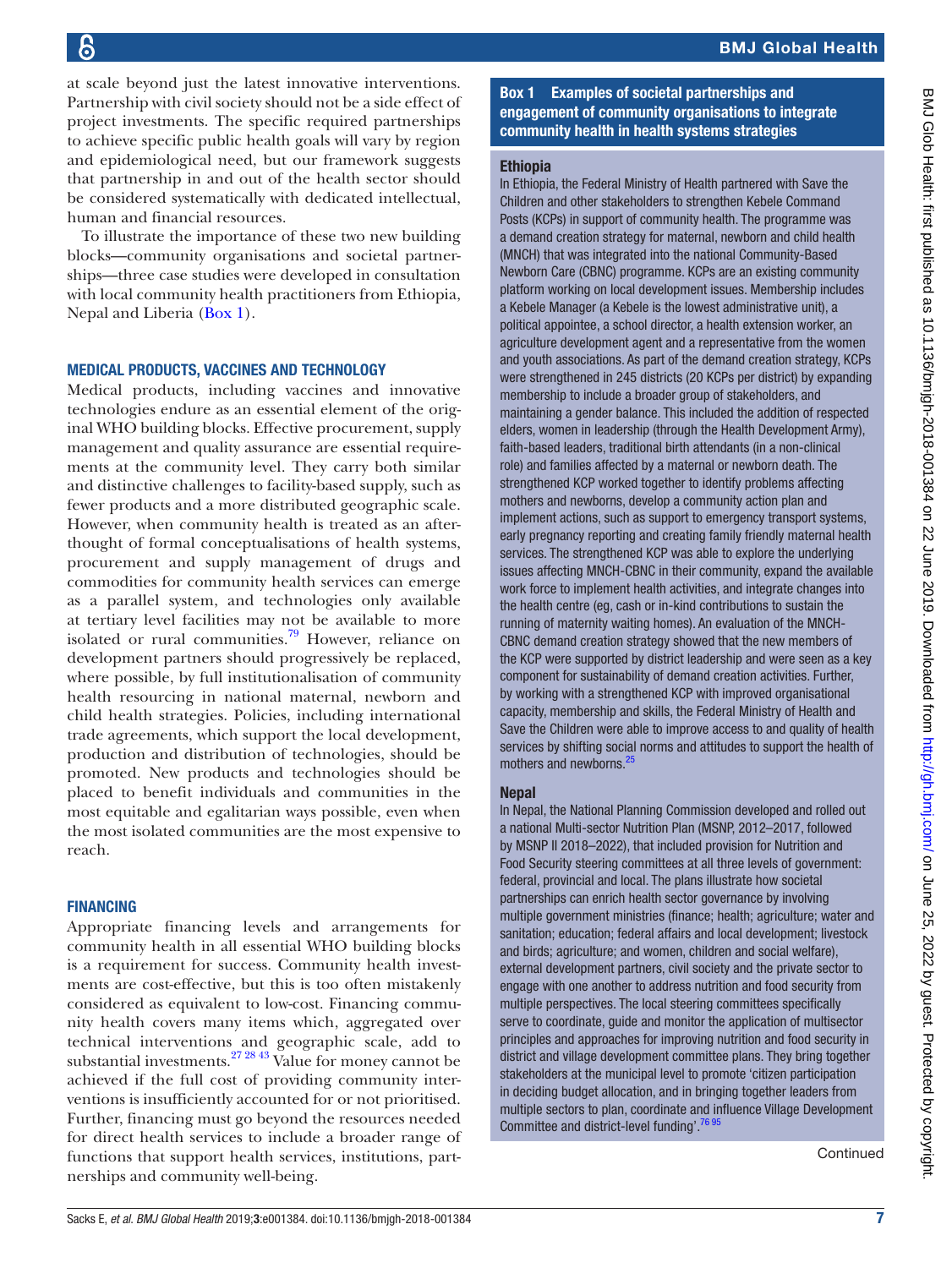# Box 1 Continued

#### Liberia

In recent years, Liberia revised its community health policy largely in response to the deadly Ebola virus disease (EVD) outbreak of 2014–2015 that further weakened an already fragile health system. During the outbreak, millions were left without access to services as health facilities closed and community distrust of the health system grew. At the onset of the outbreak, the country mounted a response with limited community engagement and participation and little consideration of societal partnerships. This negatively affected the effectiveness of the EVD response and accelerated the spread of EVD cases in the communities. Arising from the outbreak, Liberia resolved in its 'Investment Plan for Building a Resilient Health System 2015–2021' that it would 'ensure an enabling environment that restores trust in the health authorities' ability to provide services through community engagement in service delivery and utilisation, governance and accountability at all levels'. Accordingly, the country embarked on a policy revision process to institutionalise a community health program and establish a workforce able to deliver communitybased services in remote areas. To accomplish this, the Ministry of Health and its partners undertook a bottleneck analysis of the existing community health programme and recognised the key principles of community ownership and participation. Societal partnerships were promoted via a strong coordination structure set-up at the national level involving all relevant technical divisions at the Ministry of Health, other relevant sectors (including the Ministry of Internal Affairs with oversight for the local government structures and Ministry Finance and National Planning), donors and developmental partners, international and national non-governmental organisations. The policy revision process was consultative and inclusive involving district and county health authorities, the local administrative and political structures, civil society organisations and community-based groups including community health volunteers. The revised policy has set the stage for the deployment of a cadre of community workers that is strongly embedded within the health systems and at the same time engaged with communities.<sup>96</sup>

#### Leadership and governance

Our framework reiterates the central importance of leadership and governance of health systems. We draw attention to a few essential points, based on our proposed amendments to the framework, including the need for inter-sectoral collaboration, as well as dynamic communication between national, district and local levels. In most countries, the Ministry of Health has the regulatory and leadership role for health sector governance, and this governance is shared for specific tasks with other national ministries and local government at decentralised levels. Effective governance involves private sector stakeholders, both non-profit and for-profit, and each level has leadership, planning, controlling and resourcing responsibilities, including through supportive supervision and clinical governance.

Governance and leadership at each level affects all other functions of the health system. Policymakers need to accurately cost the essential elements of community health at scale, and must be prepared to advocate for greater resources to be allocated for such activities. In

decentralised models, there may be a wider range of partners involved in delivering care and setting health policy; this adds complexity, but also presents an opportunity for increasing inter-sectoral collaboration. These types of collaborations may be easier to facilitate at local levels, where scopes may be more manageable, individuals may be more accessible, and outcomes may be more visible.<sup>[78](#page-11-6)</sup> Decentralised systems, which may struggle more with standardisation, may have more agility to be responsive when disasters occur or local health priorities change. Systems to support community participation in responsiveness planning must be appropriately resourced and can benefit the health system as a whole. $80$ 

#### Information, learning and accountability

The original WHO building blocks include a 'health information' block, demonstrating that reliable, timely and actionable information flows are essential to oversight and management of health systems. Our framework expands the definition to explicitly emphasise the value of learning and accountability as end goals of this investment. Improved information and transparency in data-sharing and policymaking can also improve accountability and governance.<sup>81</sup>

Data need to be generated through processes that create meaning as well as differentiated and actionable information by each level of the health system including community actors' level—and between levels of the system. The production, transmission and analysis of information requires a set of skills, technology, processes, investments and actors at not only the national, but also district and local levels. Information, learning and accountability relate to all of the other blocks of the health system, with different applications. Accountability is the bridge mechanism between policymakers and their intended beneficiaries.

Accountability, both administrative and social, relies on information and occurs at different levels and between different stakeholders. Recent work has shown both the importance of social accountability, and its limitations when pursued in isolation from broader multilevel change. $82-85$  As with learning, accountability entails much broader processes than the collection of data and the production of indicators. Social accountability efforts have shown potential for integration into community health processes and frontline service delivery, and have shown promising results for improving quality and participation.<sup>86</sup> For example, community structures can be instituted to improve communication and allow for better feedback and accountability at local levels.<sup>86</sup> However, accountability, as governance, needs to be operationalised at multiple levels, and there is a need for vertical integration of accountability throughout the layers of the health system.<sup>[87](#page-11-11)</sup>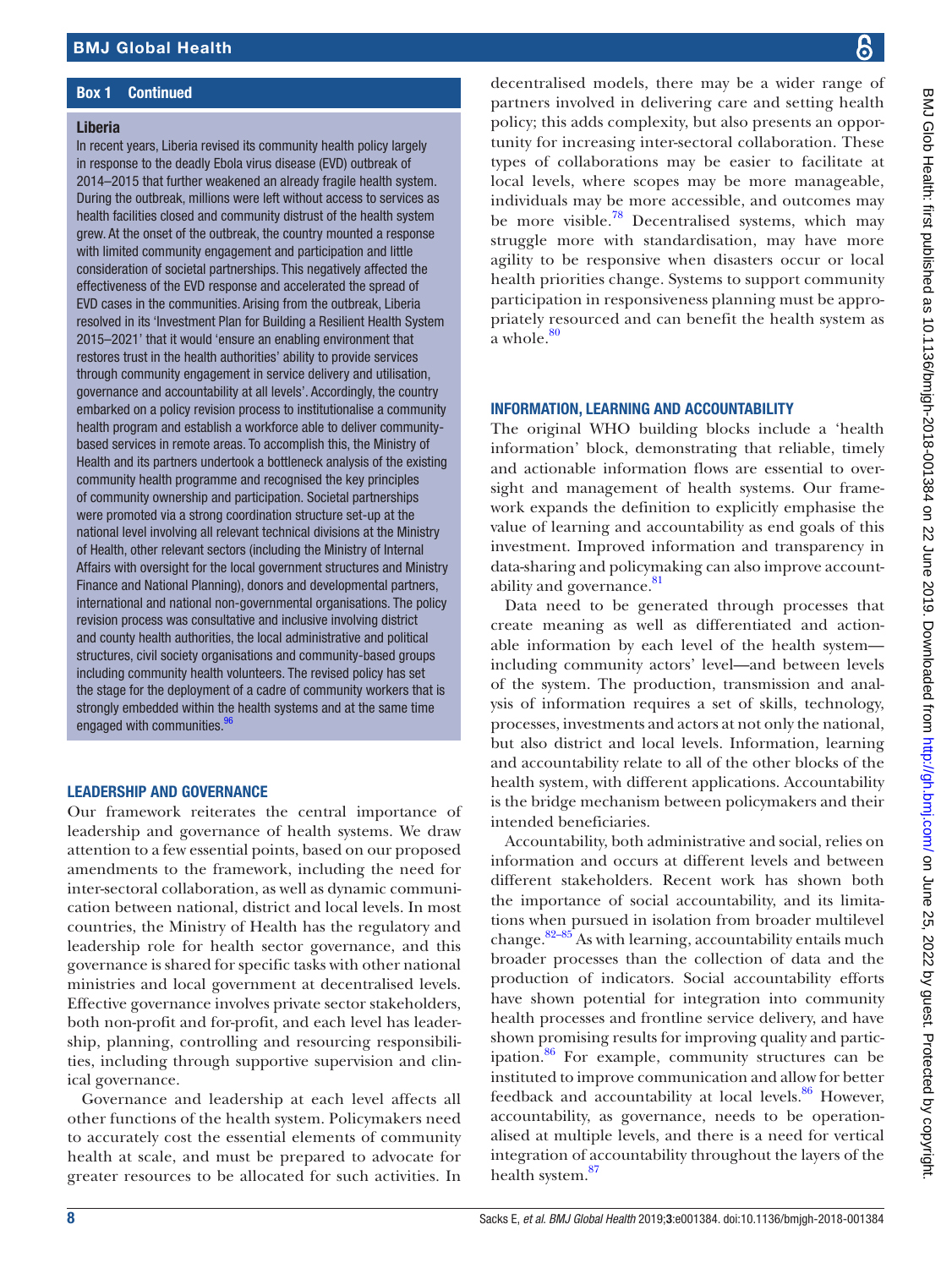## **CONCLUSIONS**

Our framework builds on the WHO building blocks an existing high-level framework—as well as previously designed frameworks, to make explicit elements that are known but often overlooked in planning and resourcing community health programme. Much of health practice already takes place in the home and at the community level, and evidence is mounting about the effectiveness of community health actors not only in health education and disease prevention, but in treatment as well. $30\,88$ Frameworks that better reflect this reality will be more useful to policymakers to better plan for and direct resources to where they might be most impactful.

As all frameworks, it has inherent limitations. The framework is not based on an exhaustive review of the literature or community programme, but rather represents a range of documented and shared experiences. Our framework does not answer the specifics of how a given health programme can be operationalised, but rather presents an argument for required 'ingredients' for effective, quality and scaled community health components of a health system. While 'blocks' represent useful defining elements of health systems, they are limited in the ability to describe essential and interrelated functions of a system.<sup>1789</sup> Our expanded framework is designed to focus on the macro level, highlighting the nodes of a network of relationships, and defining necessary types of inputs rather than operationalisation conditions, which will depend on history, context, public health priorities and local implementation. We do not describe all the types of services and interventions that CHWs can carry out in any given location, nor do we stipulate what specific activities can be supported through community members, volunteers, or groups.<sup>58</sup> The elements of our framework, as in the original, are far more complex and richer than conceptualised. Adding a block for community organisations, for example, does not describe all the ways in which it is possible or effective to organise the energy of a community, but in almost any manifestation, this would require planning and resources. As long as policymakers create the space and designate sufficient resources, implementers will be able to test different models and design effectively in context.

Country and local leaders need to continue negotiating viable arrangements and evaluate them through rigorous methods for clinical, epidemiological and implementation research. Effectiveness, equity, cost, sustainability, resilience and adaptation to regional conditions within countries are legitimate lenses for defining the 'how' of effective community health in each context. What we posit is that the basic elements of this framework will all be required to build a well-performing health system inclusive of community health. Partnering strategically with civil society, establishing socially beneficial regulatory frameworks for the private sector, and proactively advancing health impact through partnerships outside of the health sector may be overlooked and under-resourced by ministries of health focused on the traditional

six WHO building blocks. For community health, the ad hoc nature of partnerships with civil society groups can be an impediment to performance and resilience.

With renewed attention to primary health and health for all, the focus on community health will increase. At the Global Conference on Primary Health Care, 40 years after the Alma-Ata Declaration, PHC was defined as 'an inclusive, *community-led*, multisectoral approach to promoting population health and preventing illness, as well as a means to provide curative and rehabilitative services'. $90$  For communities to lead the process, they must be recognised and valued as integral parts of the health system.

Households and communities are often responsible for many aspects of healthcare, especially for newborns and young children, from health education and illness prevention, to either provision of treatment or referral to care[.30 88](#page-10-0) Community organisations play important roles in navigating epidemiological, demographical and political shifts. Communities are often on the front lines in emergencies: recent literature regarding the role of civil society emerged post-Ebola in West Africa, as it did in severe health situations elsewhere.<sup>91–94</sup> Strengthening health systems to better prepare for disruptions and stressors should occur at all levels, so as to continuously provide primary care to all.

In order to achieve health for all, health systems leaders, donors and policymakers need to develop health systems strategies, plans, budgets and resource allocations with the goal of building inclusive and pluralistic health systems. These systems should aim to address the determinants of health in communities; create societal partnerships with other sectors, civil society and local government; and resource community organisations behind shared health objectives, while respecting their identity and agency, welcoming and promoting diverse contributions to the governance and accountability agenda of responsive and adaptable health systems. We are hopeful that by presenting an expanded framework with key levers, conditions can be created for dialogue among stakeholders, including policymakers, planners and financiers, by considering the framework's blocks as elements to balance around the values, purpose, resources and existing capacity of a health system.

To renew the promise of Alma-Ata and achieve health for all, the roles of communities must be taken seriously, not only in theory, but also in practice. While investing in community health promises a high return on investment, especially for women, newborns, children and families, these resources need to be clearly allocated to the highest impact interventions at the proper scale. Our framework suggests that this must include community-based service delivery and workforce, community organisations, and a range of actors including volunteers, diversified societal partnerships and dedicated efforts at learning and accountability.

Successful integration of community health in national health systems depends on the planning and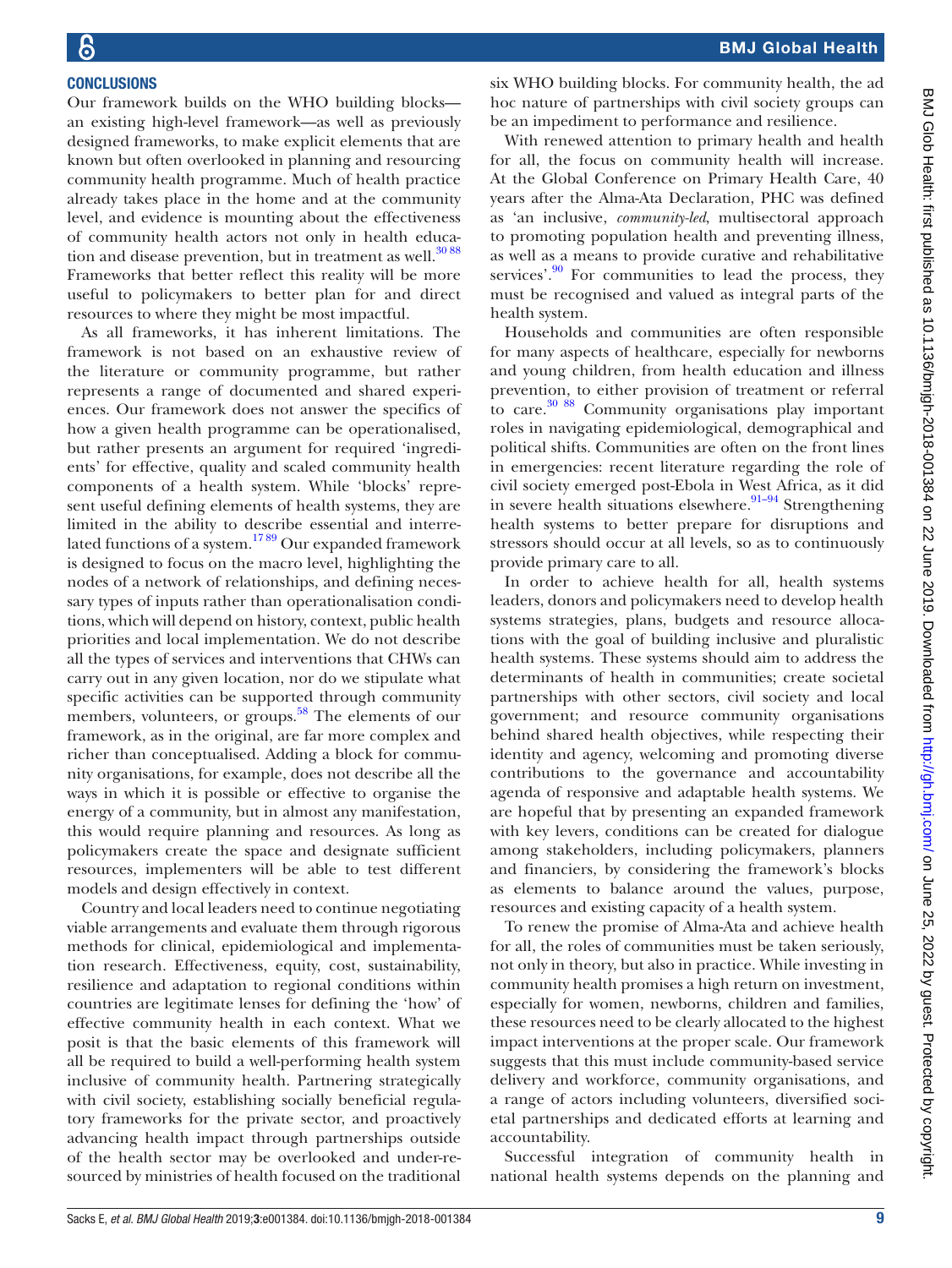# BMJ Global Health

considerations of national leaders and agents. Policymakers should be encouraged by this framework to question explicitly the elements and relationships required to build viable and resilient health systems for the era of the sustainable development goals. Only through commitment to engaged and sustainable partnership between sectors, stakeholders and systems can 'health for all' be achieved.

#### Author affiliations

<sup>1</sup>Department of International Health, Johns Hopkins School of Public Health, Baltimore, Maryland, USA

<sup>2</sup> Community Health Team, USAID Maternal and Child Survival Program/ICF, Washington, District of Columbia, USA

 ${}^{3}$ Department of Community and Behavioral Health, University of Iowa, Iowa City, Iowa, USA

4 Health Systems Innovation and Delivery, PATH, Seattle, Washington, USA 5 CORE Inc, Washington, District of Columbia, USA

6 Independent Health Systems Consultant, Boston, Massachusetts, USA

<sup>7</sup>Health Unit, World Vision, Federal Way, Washington, USA

<sup>8</sup>Global Health, Save the Children Federation Inc, Washington, District of Columbia, USA

Acknowledgements This manuscript was made possible in part by the generous support of the American people through the United States Agency for International Development (USAID), under the Cooperative Agreement AID-OAA-A-14-00028. The contents are the responsibility of The Maternal and Child Survival Program (MCSP) and do not necessarily reflect the views of USAID or the United States Government. Thanks to the CORE Group Systems for Health Working Group (formerly the Community-Centered Health Systems Strengthening Working Group). Thanks to Reeti Desai Hobson and Halkeno Tura for assistance with the literature review, and Saron Worku for editorial assistance. The idea for this concept was developed at the CORE Group's Global Health Practitioner Conference in 2014, with presenters Amalia Del Riego (PAHO), Ngashi Ngongo (Unicef) and Karen Kavanaugh (USAID), and was further refined at the 2015 Global Health Practitioner Conference. We thank the participants of both sessions. Thanks to Jennifer Nielsen and Pooja Pandey for their feedback on the Nepal case example, and to colleagues who provided review and feedback on drafts at various stages of development, including Grace Chee, Nazo Kureshy, Joseph Petraglia, Annie Portela, Josefien Van Olmen and Peter Winch. Sections of this manuscript were presented at the Institutionalizing Community Health Conference (ICHC) in Johannesburg in March 2017, the American University Research Symposium on Power in Global Health in Washington DC in May 2017, and the CORE Group's Global Health Practitioner Conference in Baltimore in September 2017, a satellite session of the Health Systems Research Symposium in Liverpool in October 2018, the Annual Meeting of the American Public Health Association in November 2018, and at the Harnessing the Power of Communities to Achieve Equity and Primary Health Care for All meeting in Bethesda, Maryland, in May 2019. The authors wish to thank the organisers of these events, and participants at these meetings for insightful feedback.

Contributors E. Sacks, M. Morrow, W. Story, M. Rahimtoola, D. Shanklin, and E. Sarriot conceptualised the paper. E. Sacks wrote the first draft. W. Story oversaw the literature review, with support from K. Shelley and E. Sacks. M. Morrow, W. Story, O. Ibe, and E. Sarriot researched and drafted the case studies. All authors reviewed and approved the final text.

Funding This study was supported by USAID/Maternal and Child Survival Program, Cooperative Agreement AID-OAA-A-14-00028.

Competing interests None declared.

Patient consent for publication Not required.

Provenance and peer review Not commissioned; externally peer reviewed.

Data availability statement No additional data are available.

Open access This is an open access article distributed in accordance with the Creative Commons Attribution Non Commercial (CC BY-NC 4.0) license, which permits others to distribute, remix, adapt, build upon this work non-commercially, and license their derivative works on different terms, provided the original work is properly cited, appropriate credit is given, any changes made indicated, and the use is non-commercial. See: [http://creativecommons.org/licenses/by-nc/4.0/.](http://creativecommons.org/licenses/by-nc/4.0/)

#### **REFERENCES**

- <span id="page-9-0"></span>1. United Nations. Every woman every child. New York United Nations; 2010.
- <span id="page-9-15"></span>2. World Health Organization. WHO global strategy on People-Centered and integrated health services: interim report. Geneva, Switzerland World Health Organization; 2015.
- <span id="page-9-19"></span>USAID. Acting on the call ending preventable child and maternal deaths: a focus on health systems. USAID Washington, DC; 2017.
- <span id="page-9-1"></span>4. United Nations. Global Strategy for Women's, Children's and Adolescent's Health & Every Woman Every Child Initiative. New York United Nations; 2015.
- 5. World Health Organization,. Healthy systems for universal health coverage – a joint vision for healthy lives, world Health organization and international bank for reconstruction and development / world bank. Washington, DC; 2017.
- <span id="page-9-22"></span>6. World Health Organization. Sustainable development goals: 17 goals to transform our world World Health Organization; 2017. [http://www.](http://www.un.org/sustainabledevelopment/sustainable-development-goals/) [un.org/sustainabledevelopment/sustainable-development-goals/](http://www.un.org/sustainabledevelopment/sustainable-development-goals/)
- <span id="page-9-2"></span>7. International Conference on primary health care, 2018. Available: <https://www.who.int/primary-health/conference-phc/>
- <span id="page-9-3"></span>8. WHO. Everybody's business: strengthening health systems to improve health outcomes: who's framework for action. Geneva, Switzerland World Health Organization; 2007.
- <span id="page-9-9"></span>9. Mounier-Jack S, Griffiths UK, Closser S, *et al*. Measuring the health systems impact of disease control programmes: a critical reflection on the WHO building blocks framework. *[BMC Public Health](http://dx.doi.org/10.1186/1471-2458-14-278)* 2014;14.
- 10. USAID. Health system assessment approach (HSAA) V3. HFG project, 2017. Available: [https://www.hfgproject.org/the-health](https://www.hfgproject.org/the-health-system-assessment-approach-a-how-to-manual/)[system-assessment-approach-a-how-to-manual/](https://www.hfgproject.org/the-health-system-assessment-approach-a-how-to-manual/)
- <span id="page-9-11"></span>11. Golding L. Strengthening community health systems through CHWs and mHealth. Washington, DC CORE Group; 2014.
- <span id="page-9-4"></span>12. Shakarishvili G, Atun R, Berman P, *et al*. Converging health systems frameworks: towards a Concepts-to-Actions roadmap for health systems strengthening in low and middle income countries. *Global Health Governance* 2010.
- <span id="page-9-5"></span>13. Hoffman SJ, Rottingen J-A, Bennett S, Lavis JN, Edge JS, Frenck J. Background paper of conceptual issues related to health systems research to inform a WHO global strategy on health systems research. Geneva, Switzerland World Health Organization; 2012.
- <span id="page-9-6"></span>14. Box GEP. Science and statistics. *[Journal of the American Statistical](http://dx.doi.org/10.1080/01621459.1976.10480949)  [Association](http://dx.doi.org/10.1080/01621459.1976.10480949)* 1976;71:791–9.
- <span id="page-9-7"></span>15. Sacks E, Swanson RC, Schensul JJ, *et al*. Community involvement in health systems strengthening to improve global health outcomes: a review of guidelines and potential roles. *[Int Q Community Health](http://dx.doi.org/10.1177/0272684X17738089)  [Educ](http://dx.doi.org/10.1177/0272684X17738089)* 2017;37:139–49.
- <span id="page-9-8"></span>16. Health systems global symposium, 2018. Available: [www.](www.healthsystemsglobal.org/) [healthsystemsglobal.org/](www.healthsystemsglobal.org/)
- <span id="page-9-10"></span>17. Savigny D, Taghreed A. Systems thinking for health systems strengthening. Geneva, Switzerland World Health Organization; 2009.
- <span id="page-9-12"></span>18. Winch PJ, Leban K, Casazza L, *et al*. An implementation framework for household and community integrated management of childhood illness. *[Health Policy Plan](http://dx.doi.org/10.1093/heapol/17.4.345)* 2002;17:345–53.
- <span id="page-9-13"></span>19. The Global Fund. Community systems strengthening framework. Geneva, Switzerland The Global Fund; 2014.
- <span id="page-9-14"></span>20. George AS, Scott K, Sarriot E, *et al*. Unlocking community capabilities across health systems in low- and middle-income countries: lessons learned from research and reflective practice. *[BMC Health Serv Res](http://dx.doi.org/10.1186/s12913-016-1859-7)* 2016;16.
- <span id="page-9-21"></span>21. Bhutta ZA, Ahmed T, Black RE, *et al*. What works? interventions for maternal and child undernutrition and survival. *[The Lancet](http://dx.doi.org/10.1016/S0140-6736(07)61693-6)* 2008;371:417–40.
- <span id="page-9-16"></span>22. Health systems strengthening. London, UK Health Partners International; 2016.
- 23. Foundation for Professional Development,. *Technical Assistance*, Foundation for Professional Development – South Africa, 2017. Available:<https://www.foundation.co.za/t-a>
- <span id="page-9-17"></span>24. Community health framework: version 1.0. Washington, DC USAID; 2015.
- <span id="page-9-18"></span>25. Core group conference reports. Washington, DC; 2018. [<https://](<https://coregroup.org/resources/conference-reports/>) [coregroup.org/resources/conference-reports/>](<https://coregroup.org/resources/conference-reports/>)
- 26. Institutionalizing community health Conference, Johannesburg, South Africa, 2016. Available:<http://www.ichc2017.org/>
- <span id="page-9-20"></span>27. Dahn DB, Woldermariam DAT, Perry DH. Strengthening primary health care through community health workers: investment case and financing recommendations John Hopkins University, the Office of the UN Special Envoy for the health-MDGs, the World Bank, Partners in Health, Last Mile Health, the Clinton Foundation, ALMA and the governments of Ethiopia and Liberia; 2015.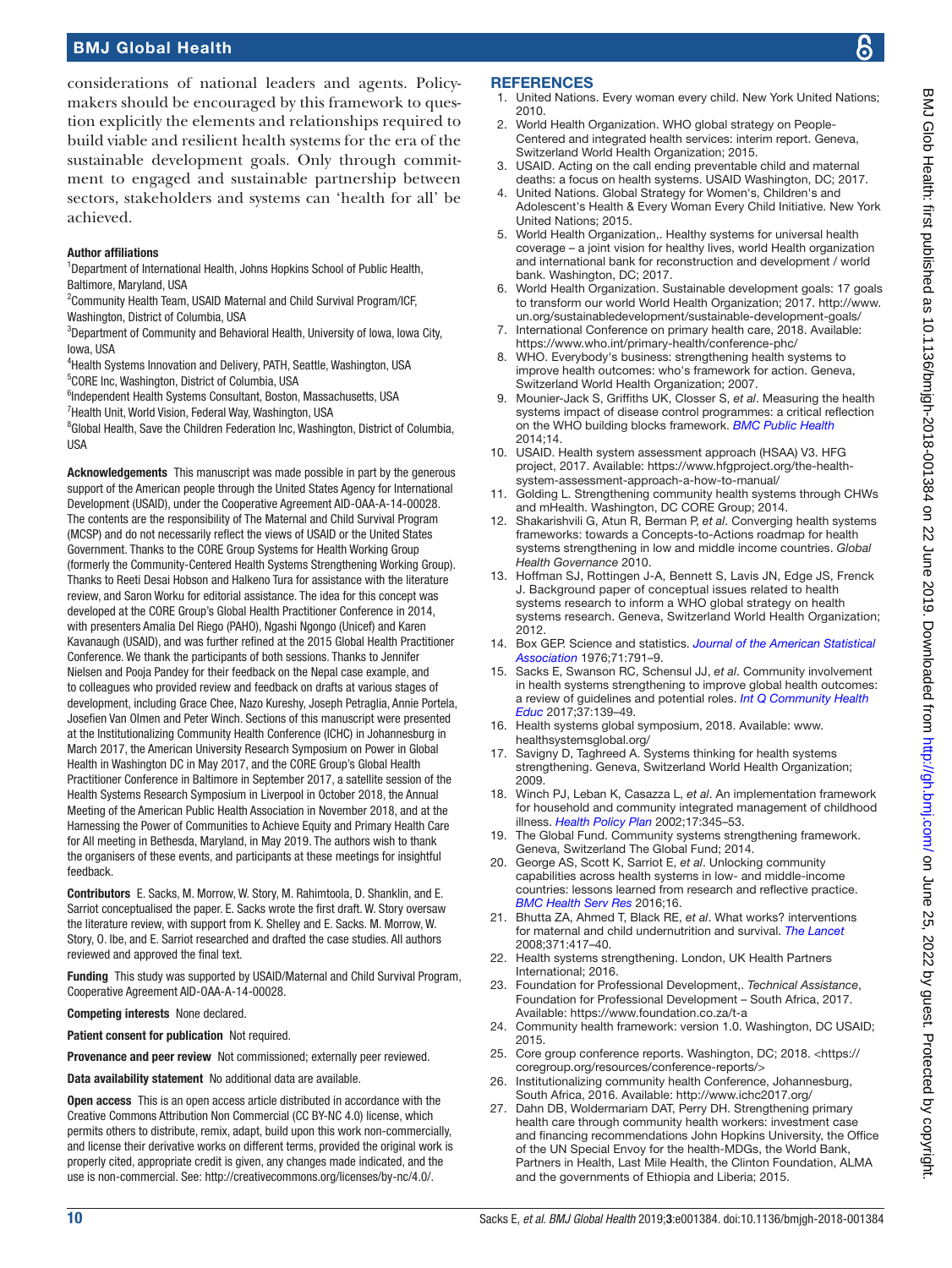# BMJ Global Health

- 28. MCSP. Costs and cost-effectiveness of community health investments in reproductive, maternal, neonatal, and child health. Washington DC USAID Maternal and Child Survival Program; 2017. [https://www.mcsprogram.org/resource/costs-cost-effectiveness](https://www.mcsprogram.org/resource/costs-cost-effectiveness-community-health-investments-reproductive-maternal-neonatal-child-health/)[community-health-investments-reproductive-maternal-neonatal](https://www.mcsprogram.org/resource/costs-cost-effectiveness-community-health-investments-reproductive-maternal-neonatal-child-health/)[child-health/](https://www.mcsprogram.org/resource/costs-cost-effectiveness-community-health-investments-reproductive-maternal-neonatal-child-health/)
- 29. Barroy H, Vaughan K, Tapsoba Y. Towards universal health coverage: thinking public. Overview of trends in public expenditure on health (2000-2014). World Health organization, Geneva, Switzerland, 2017. Available: [https://www.who.int/health\\_financing/documents/](https://www.who.int/health_financing/documents/towards-uhc/en/) [towards-uhc/en/](https://www.who.int/health_financing/documents/towards-uhc/en/)
- <span id="page-10-0"></span>30. Berman P, Kendall C, Bhattacharyya K. The household production of health: integrating social science perspectives on micro-level health determinants. *[Soc Sci Med](http://dx.doi.org/10.1016/0277-9536(94)90390-5)* 1994;38:205–15.
- <span id="page-10-1"></span>31. Mosley WH, Chen LC. An analytical framework for the study of child survival in developing countries. *[Popul Dev Rev](http://dx.doi.org/10.2307/2807954)* 1984;10:25–45.
- 32. Sirageldin I, Mosley W, Levine R, *et al*, eds. *Towards More Efficacy in Child Survival*. Baltimore, MD: John Hopkins University, School of Hygiene & Public Health, 1989.
- <span id="page-10-2"></span>33. Murray C, Lopez A, Rodgers A, *et al*. *Chapter 5: choosing interventions to reduce specific risks*. Geneva, Switzerland: World Health Organization, 2002.
- <span id="page-10-3"></span>34. Kerber KJ, de Graft-Johnson JE, Bhutta ZA, *et al*. Continuum of care for maternal, newborn, and child health: from slogan to service delivery. *[Lancet](http://dx.doi.org/10.1016/S0140-6736(07)61578-5)* 2007;370:1358–69.
- 35. Bhutta ZA, Das JK, Bahl R, *et al*. Can available interventions end preventable deaths in mothers, newborn babies, and stillbirths, and at what cost? *[Lancet](http://dx.doi.org/10.1016/S0140-6736(14)60792-3)* 2014;384:347–70.
- 36. Debes AK, Kohli A, Walker N, *et al*. Time to initiation of breastfeeding and neonatal mortality and morbidity: a systematic review. *[BMC](http://dx.doi.org/10.1186/1471-2458-13-S3-S19)  [Public Health](http://dx.doi.org/10.1186/1471-2458-13-S3-S19)* 2013;13 Suppl 3.
- 37. Luby SP, Agboatwalla M, Feikin DR, *et al*. Effect of handwashing on child health: a randomised controlled trial. *[The Lancet](http://dx.doi.org/10.1016/S0140-6736(05)66912-7)* 2005;366:225–33.
- 38. Omer K, Mhatre S, Ansari N, *et al*. Evidence-based training of frontline health workers for door-to-door health promotion: a pilot randomized controlled cluster trial with lady health workers in Sindh Province, Pakistan. *[Patient Educ Couns](http://dx.doi.org/10.1016/j.pec.2008.02.018)* 2008;72:178–85.
- 39. Shankar AH, Jahari AB, Sebayang SK, *et al*. Effect of maternal multiple micronutrient supplementation on fetal loss and infant death in Indonesia: a double-blind cluster-randomised trial. *[Lancet](http://dx.doi.org/10.1016/S0140-6736(08)60133-6)* 2008;371:215–27.
- <span id="page-10-4"></span>40. CSDH. Closing the gap in a generation: health equity through action on the social determinants of health. Geneva, Switzerland World Health Organization; 2008.
- <span id="page-10-5"></span>41. Advancing community health across the continuum of care, 2015, core group, April 2015, presentation at the core group spring conference. Available: [<https://coregroup.org/wp-content/uploads/](<https://coregroup.org/wp-content/uploads/media-backup/documents/Spring_Conference_2015/Spring_2015_GHPC_Booklet_Final.pdf>) [media-backup/documents/Spring\\_Conference\\_2015/Spring\\_2015\\_](<https://coregroup.org/wp-content/uploads/media-backup/documents/Spring_Conference_2015/Spring_2015_GHPC_Booklet_Final.pdf>) [GHPC\\_Booklet\\_Final.pdf>](<https://coregroup.org/wp-content/uploads/media-backup/documents/Spring_Conference_2015/Spring_2015_GHPC_Booklet_Final.pdf>)
- 42. Bessenecker C, Walker L. Reaching communities for child health: advancing health outcomes through Multi-Sectoral approaches. Washington DC CORE Group; 2004.
- <span id="page-10-10"></span>43. MCHIP. Developing and strengthening community health worker programs at scale: a reference guide for program managers and policy makers. Baltimore MD Jhpiego; 2013.
- <span id="page-10-6"></span>44. Gilmore B, McAuliffe E. Effectiveness of community health workers delivering preventive interventions for maternal and child health in low- and middle-income countries: a systematic review. *[BMC Public](http://dx.doi.org/10.1186/1471-2458-13-847)  [Health](http://dx.doi.org/10.1186/1471-2458-13-847)* 2013;13.
- 45. Marcil L, Afsana K, Perry HB. First steps in initiating an effective maternal, neonatal, and child health program in urban slums: the brac Manoshi project's experience with community engagement, social mapping, and census taking in Bangladesh. *[J Urban Health](http://dx.doi.org/10.1007/s11524-016-0026-0)* 2016;93:6–18.
- <span id="page-10-7"></span>46. Langston A, Weiss J, Landegger J, *et al*. Plausible role for CHW peer support groups in increasing care-seeking in an integrated community case management project in Rwanda: a mixed methods evaluation. *[Global Health: Science and Practice](http://dx.doi.org/10.9745/GHSP-D-14-00067)* 2014;2:342–54.
- 47. Mugeni C, Levine AC, Munyaneza RM, *et al*. Nationwide implementation of integrated community case management of childhood illness in Rwanda. *[Glob Health Sci Pract](http://dx.doi.org/10.9745/GHSP-D-14-00080)* 2014;2:328–41.
- 48. Rodríguez DC, Shearer J, Mariano ARE, *et al*. Evidence-informed policymaking in practice: country-level examples of use of evidence for iCCM policy. *[Health Policy Plan](http://dx.doi.org/10.1093/heapol/czv033)* 2015;30 Suppl 2:ii36–45.
- <span id="page-10-8"></span>49. Hofmeyr GJ, Gülmezoglu AM, Novikova N, *et al*. Misoprostol to prevent and treat postpartum haemorrhage: a systematic review and meta-analysis of maternal deaths and dose-related effects. *[Bull](http://dx.doi.org/10.2471/BLT.08.055715)  [World Health Organ](http://dx.doi.org/10.2471/BLT.08.055715)* 2009;87:666–7.
- 50. Sanghvi H, Ansari N, Prata NJV, *et al*. Prevention of postpartum hemorrhage at home birth in Afghanistan. *[Int J Gynaecol Obstet](http://dx.doi.org/10.1016/j.ijgo.2009.12.003)* 2010;108:276–81.
- <span id="page-10-9"></span>51. Glenton C, Colvin CJ, Carlsen B, *et al*. Barriers and facilitators to the implementation of lay health worker programmes to improve access to maternal and child health: qualitative evidence synthesis. *[Cochrane Database Syst Rev](http://dx.doi.org/10.1002/14651858.CD010414.pub2)* 2013;(10):CD010414.
- <span id="page-10-11"></span>52. Black RE, Taylor CE, Arole S, *et al*. Comprehensive review of the evidence regarding the effectiveness of community–based primary health care in improving maternal, neonatal and child health: 8. summary and recommendations of the expert panel. *[J Glob Health](http://dx.doi.org/10.7189/jogh.07.010908)* 2017;7.
- 53. Perry HB, Rassekh BM, Gupta S, *et al*. Comprehensive review of the evidence regarding the effectiveness of community-based primary health care in improving maternal, neonatal and child health: 1. rationale, methods and database description. *[J Glob](http://dx.doi.org/10.7189/jogh.07.010901)  [Health](http://dx.doi.org/10.7189/jogh.07.010901)* 2017;7.
- 54. Rifkin SB. Examining the links between community participation and health outcomes: a review of the literature. *[Health Policy Plan](http://dx.doi.org/10.1093/heapol/czu076)* 2014;29 Suppl 2:ii98–106.
- <span id="page-10-17"></span>55. Rosato M, Laverack G, Grabman LH, *et al*. Community participation: lessons for maternal, newborn, and child health. *[Lancet](http://dx.doi.org/10.1016/S0140-6736(08)61406-3)* 2008;372:962–71.
- 56. Underwood C, Boulay M, Snetro-Plewman G, *et al*. Community capacity as means to improved health practices and an end in itself: evidence from a multi-stage study. *[Int Q Community Health Educ](http://dx.doi.org/10.2190/IQ.33.2.b)* 2013;33:105–27.
- <span id="page-10-12"></span>57. Kutalek R, Wang S, Fallah M, *et al*. Ebola interventions: listen to communities. *[Lancet Glob Health](http://dx.doi.org/10.1016/S2214-109X(15)70010-0)* 2015;3:e131.
- <span id="page-10-13"></span>58. LeBan K. How social capital in community systems strengthens health systems: people, structures, processes. Washington, DC CORE Group; 2011.
- <span id="page-10-14"></span>59. Perry H, Morrow M, Borger S, *et al*. Care groups I: an innovative community-based strategy for improving maternal, neonatal, and child health in resource-constrained settings. *[Global Health: Science](http://dx.doi.org/10.9745/GHSP-D-15-00051)  [and Practice](http://dx.doi.org/10.9745/GHSP-D-15-00051)* 2015;3:358–69.
- <span id="page-10-15"></span>60. Perry H, Morrow M, Davis T, *et al*. Care groups II: a summary of the child survival outcomes achieved using volunteer community health workers in resource-constrained settings. *[Global Health: Science](http://dx.doi.org/10.9745/GHSP-D-15-00052)  [and Practice](http://dx.doi.org/10.9745/GHSP-D-15-00052)* 2015;3:370–81.
- 61. Progress Pfor. *Global evidence for peer support: humanizing health care, Peers for progress*. NC: Chapel Hill, 2014.
- 62. Chapman DJ, Damio G, Young S, *et al*. Effectiveness of breastfeeding peer counseling in a low-income, predominantly Latina population: a randomized controlled trial. *[Arch Pediatr](http://dx.doi.org/10.1001/archpedi.158.9.897)  [Adolesc Med](http://dx.doi.org/10.1001/archpedi.158.9.897)* 2004;158:897–902.
- 63. Prost A, Colbourn T, Seward N, *et al*. Women's groups practising participatory learning and action to improve maternal and newborn health in low-resource settings: a systematic review and metaanalysis. *[Lancet](http://dx.doi.org/10.1016/S0140-6736(13)60685-6)* 2013;381:1736–46.
- 64. Sokol R, Fisher E. Peer support for the hardly reached: a systematic review. *[Am J Public Health](http://dx.doi.org/10.2105/AJPH.2016.303180)* 2016;106:e1–8.
- <span id="page-10-16"></span>65. Farnsworth SK, Böse K, Fajobi O, *et al*. Community engagement to enhance child survival and early development in low- and middleincome countries: an evidence review. *[J Health Commun](http://dx.doi.org/10.1080/10810730.2014.941519)* 2014;19 Suppl 1:67–88.
- 66. Björkman M, Svensson J. Power to the People: Evidence from a Randomized Field Experiment on Community-Based Monitoring in Uganda \* . *[Q J Econ](http://dx.doi.org/10.1162/qjec.2009.124.2.735)* 2009;124:735–69.
- 67. Manandhar DS, Osrin D, Shrestha BP, *et al*. Effect of a participatory intervention with women's groups on birth outcomes in Nepal: cluster-randomised controlled trial. *[Lancet](http://dx.doi.org/10.1016/S0140-6736(04)17021-9)* 2004;364:970–9.
- <span id="page-10-18"></span>68. Sarriot E. Community health workers and health volunteers: leaving old debates behind. Huffington post. Institutionalizing community health conference Blog series. Available: [https://www.](https://www.huffingtonpost.com/entry/community-health-workers-health-volunteers-leaving_us_58da6bc5e4b04f2f079272f5) [huffingtonpost.com/entry/community-health-workers-health](https://www.huffingtonpost.com/entry/community-health-workers-health-volunteers-leaving_us_58da6bc5e4b04f2f079272f5)[volunteers-leaving\\_us\\_58da6bc5e4b04f2f079272f5](https://www.huffingtonpost.com/entry/community-health-workers-health-volunteers-leaving_us_58da6bc5e4b04f2f079272f5) [Accessed 28 Apr 2017].
- <span id="page-10-19"></span>69. De Silva MJ, Harpham T. Maternal social capital and child nutritional status in four developing countries. *[Health Place](http://dx.doi.org/10.1016/j.healthplace.2006.02.005)* 2007;13:341–55.
- 70. Story WT. Social capital and the utilization of maternal and child health services in India: a multilevel analysis. *[Health Place](http://dx.doi.org/10.1016/j.healthplace.2014.03.011)* 2014;28:73–84.
- 71. Weiss J. 'CHW peer support groups: an alternative approach to supportive supervision lessons from the Rwanda. Kabeho Mwana child survival project. *USAID presentation at the Integrated Community Case Management. (iCCM): Evidence Review Symposium*, Accra, Ghana, 2014.
- <span id="page-10-20"></span>72. George AS, LeFevre AE, Schleiff M, *et al*. Hubris, humility and humanity: expanding evidence approaches for improving and sustaining community health programmes. *[BMJ Glob Health](http://dx.doi.org/10.1136/bmjgh-2018-000811)* 2018;3.